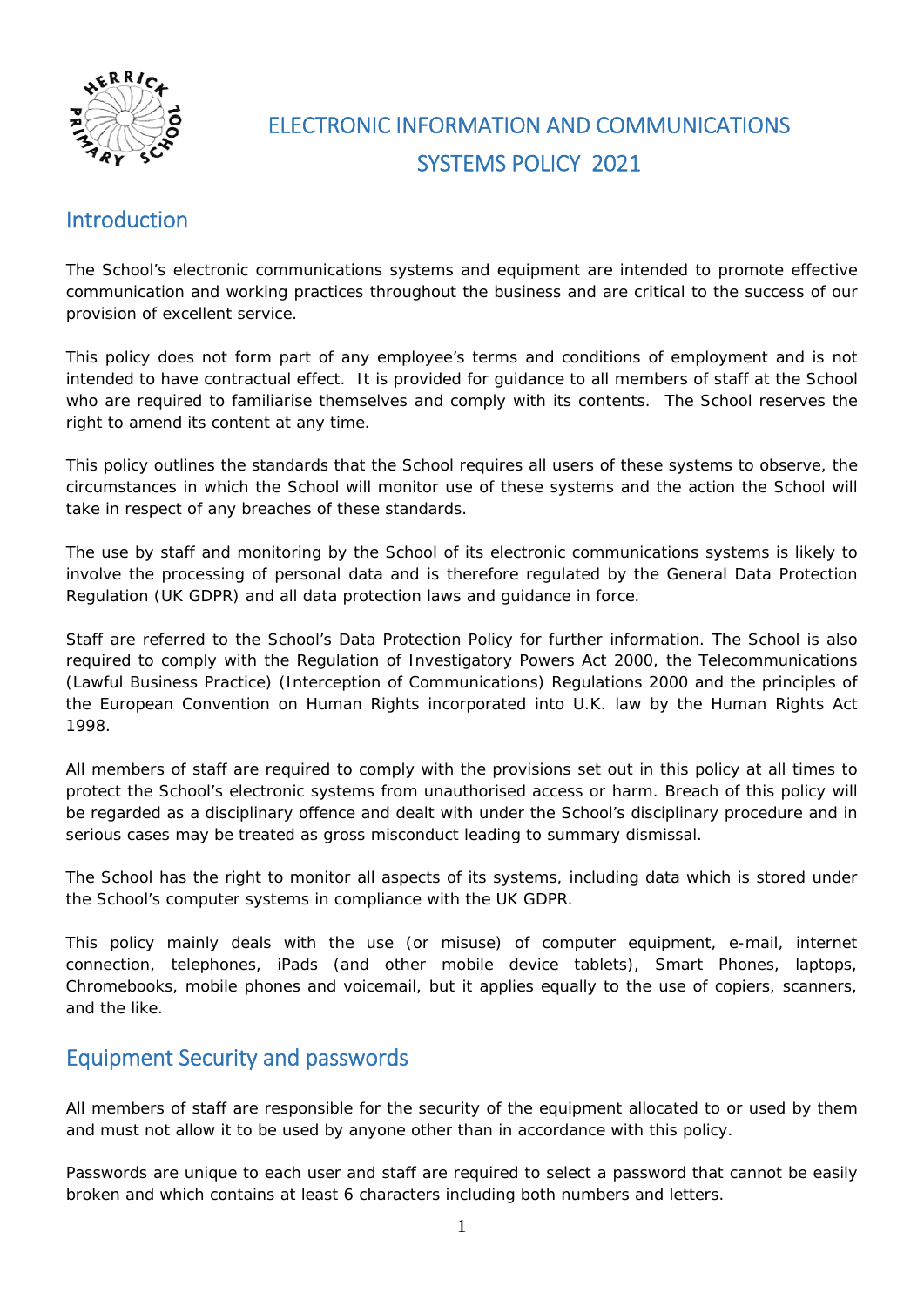Passwords must be kept confidential and must not be made available to anyone else unless authorised by a member of the Senior Leadership Group who will liaise with the as appropriate and necessary. Any member of staff who discloses his or her password to another employee in the absence of express authorisation will be liable to disciplinary action under the School's Disciplinary Policy and Procedure. Any member of staff who logs on to a computer using another member of staff's password will be liable to disciplinary action up to and including summary dismissal for gross misconduct.

If given access to the School e-mail system or to the internet, staff are responsible for the security of their terminals. Staff are required to log off when they are leaving the terminal unattended or when leaving the office to prevent unauthorised users accessing the system in their absence. The Senior Leadership Group and/or ICT Manager may do spot checks from time to time to ensure compliance with this requirement.

Staff should be aware that if they fail to log off and leave their terminals unattended they may be held responsible for another user's activities on their terminal in breach of this policy, the School's Data Protection Policy and/or the requirement for confidentiality in respect of certain information.

Logging off prevents another member of staff accessing the system in the user's absence and may help demonstrate in the event of a breach in the user's absence that he or she was not the party responsible.

Staff without authorisation should only be allowed to use terminals under supervision. Desktop PCs and cabling for telephones or computer equipment should not be moved or tampered with without first consulting and obtaining the express approval of the headteacher.

On the termination of employment for any reason, staff are required to provide a full handover detailing the drives, folders and files where their work can be located and accessed. The School reserves the right to require employees to hand over all School data held in computer useable format.

Members of staff who have been issued with a laptop, iPad, Smart Phone, USB (or other mobile device tablet), must ensure that it is kept secure at all times, especially when travelling. Passwords must be used to secure access to data kept on such equipment to ensure that confidential data is protected in the event that the machine is lost or stolen. Staff should also observe basic safety rules when using such equipment e.g. ensuring that they do not use or display such equipment in isolated or dangerous areas. Staff should also be fully aware that if using equipment on public transport documents can be easily read by other passengers. If staff take devices off-site, they should follow the school Home Working Policy.

#### Systems Use and Data Security

Members of staff should not delete, destroy or modify any of the School's existing systems, programs, information or data which could have the effect of harming or exposing to risk or harm the School's, its staff, students, or any other party.

All members of staff are prohibited from downloading, installing or running software from external sources without obtaining prior authorisation from the headteacher who will consider bona fide requests for work purposes. Please note that this includes instant messaging programs, screen savers, photos, video clips, games, music files and opening any documents or communications from unknown origins.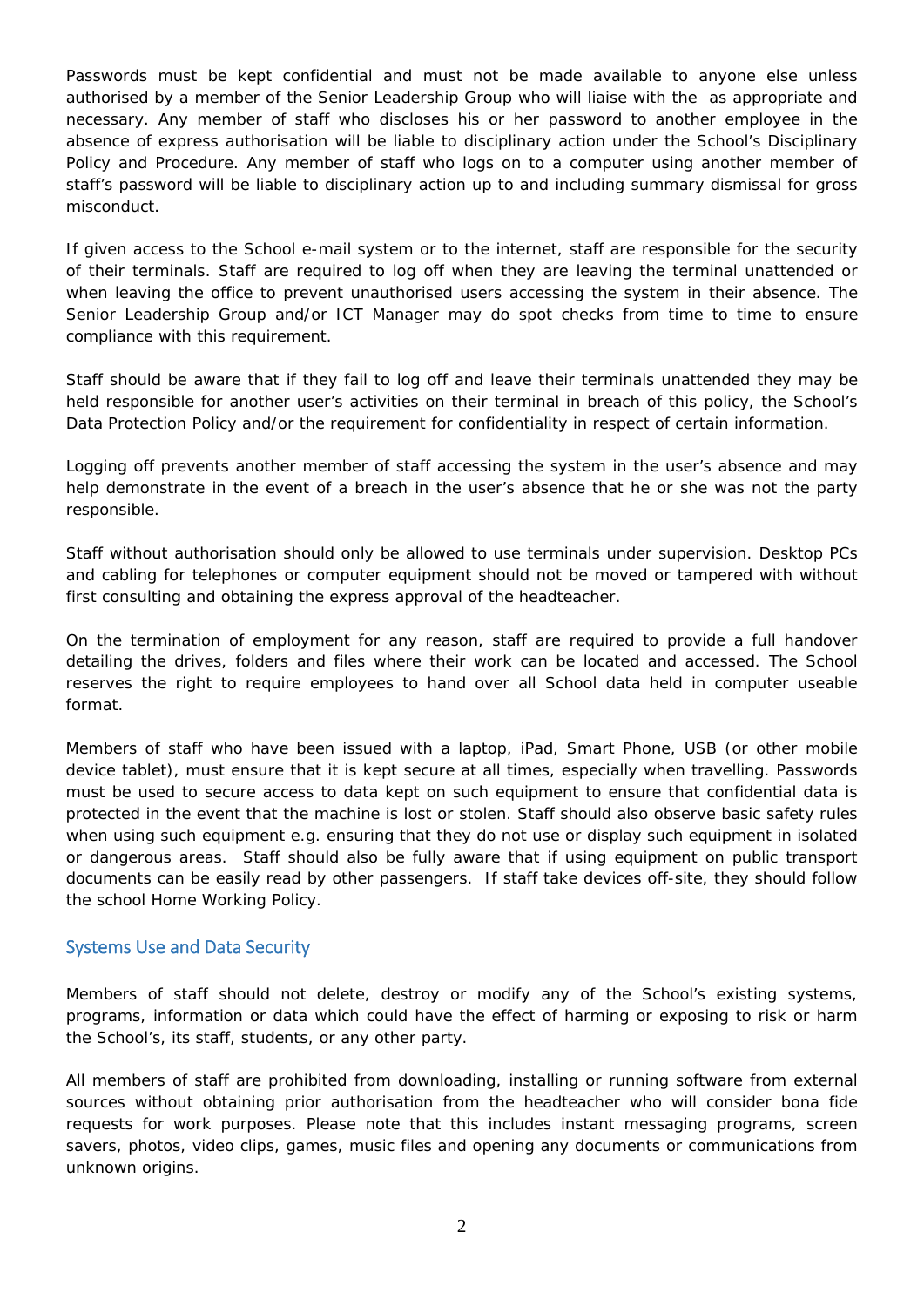All members of staff need to information the headteacher before sharing any data with third parties so the school can carry out a Data Protection Impact Assessment (DPIA).

Where consent is given all files and data should always be virus checked before they are downloaded onto the School's systems. If in doubt, the employee should seek advice from the IT Manager.

The following must never be accessed from the network because of their potential to overload the system or to introduce viruses:

- Audio and video streaming;
- Instant messaging;
- Chat rooms:
- Social networking sites; and
- Web mail (such as Hotmail or Yahoo).

No device or equipment should be attached to our systems without the prior approval of Headteacher / IT Manager This includes, but is not limited to, any Smart Phone, telephone, iPad (or other mobile device tablet), USB device, i-pod, digital camera.

The School monitors all e-mails passing through its systems for viruses. Staff should be cautious when opening e-mails from unknown external sources or where for any reason an e-mail appears suspicious (such as ending in '.exe'). The IT Manager should be informed immediately if a suspected virus is received. The School reserves the right to block access to attachments to e-mail for the purpose of effective use of the system and compliance with this policy. The School also reserves the right not to transmit any e-mail message.

Staff should not attempt to gain access to restricted areas of the network or to any passwordprotected information unless they are specifically authorised to do so.

Misuse of the School's computer systems may result in disciplinary action up to and including summary dismissal. For further guidance on what constitutes misuse please see the section entitled Inappropriate Use of the School's Systems and guidance under "E-mail etiquette and content" below.

#### E‐mail etiquette and content

E-mail is a vital business tool, but often lapses inappropriately into an informal means of communication and should therefore be used with great care and discipline.

The School's e-mail facility is intended to promote effective communication within the business on matters relating to the School's business activities and access to the School's e-mail facility is provided for work purposes only.

Staff are strictly prohibited from using the School's email facility for personal emails at any time.

Staff should always consider if e-mail is the appropriate medium for a particular communication. The School encourages all members of staff to make direct contact with individuals rather than communicate by e-mail wherever possible to maintain and enhance good working relationships.

Messages sent on the e-mail system should be written as professionally as a letter and should be concise and directed only to relevant individuals on a need to know basis. The content and language used in the message must be consistent with the School's best practice.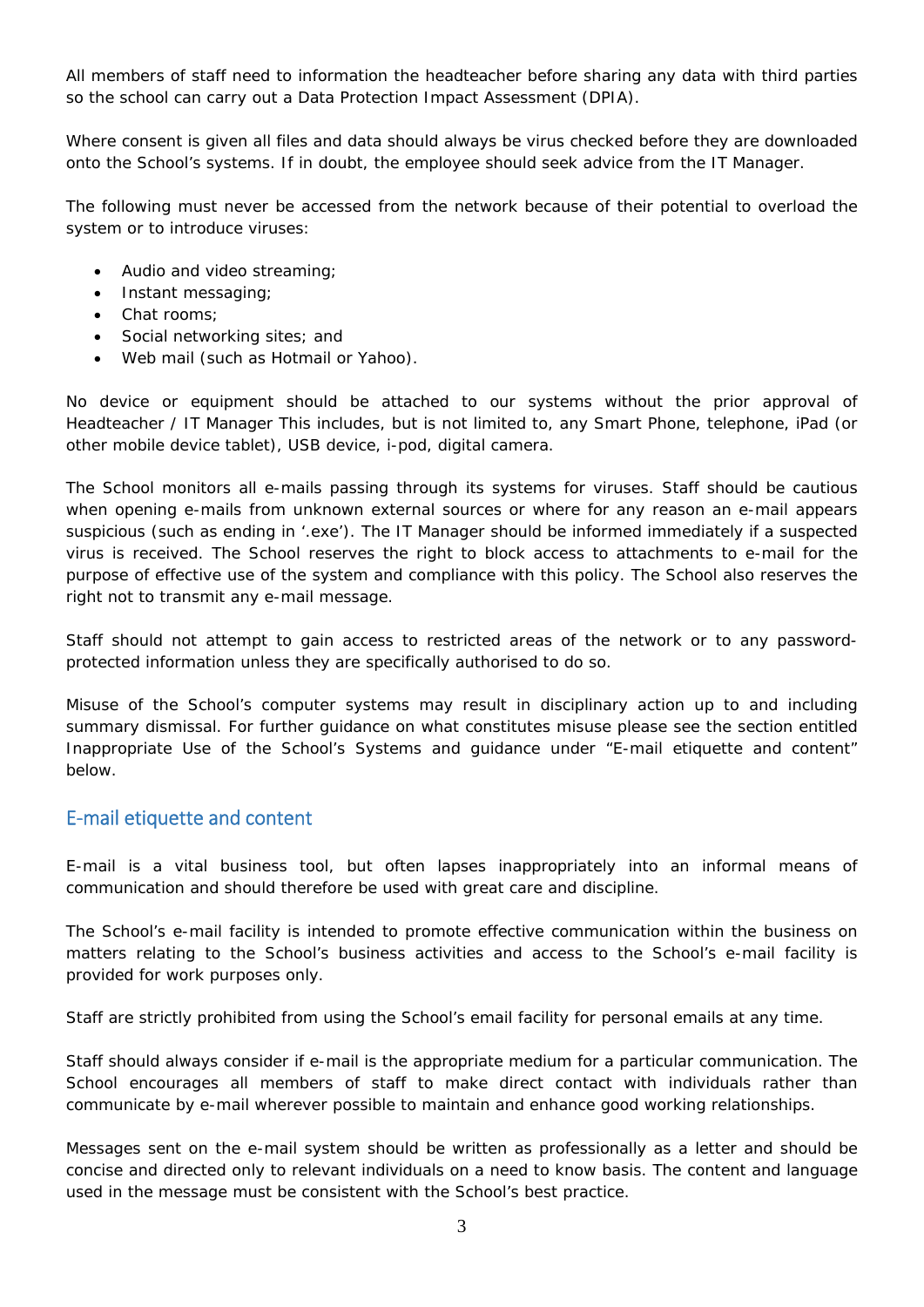E-mails should never be sent in the heat of the moment or without first checking the content and language and considering how the message is likely to be received. Staff are encouraged wherever practicable to write a draft e-mail first, print it out and review it carefully before finalising and sending. As a rule of thumb if a member of staff would not be happy for the e-mail to be read out in public or subjected to scrutiny then it should not be sent. Hard copies of e-mails should be retained on the appropriate file.

All members of staff should remember that e-mails can be the subject of legal action for example in claims for breach of contract, confidentiality, defamation, discrimination, harassment etc against both the member of staff who sent them and the School. Staff should take care with the content of e-mail messages, as incorrect or improper statements can give rise to personal liability of staff and to liability of the School in the same way as the contents of letters.

E-mail messages may of course be disclosed in legal proceedings in the same way as paper documents. Deletion from a user's inbox or archives does not mean that an e-mail is obliterated and all e-mail messages should be treated as potentially retrievable, either from the main server or using specialist software. This should be borne in mind when considering whether e-mail is an appropriate forum of communication in the circumstances of the case and if so the content and language used.

Staff should assume that e-mail messages may be read by others and not include in them anything which would offend or embarrass any reader, or themselves, if it found its way into the public domain. The School standard disclaimer should always be used on every e-mail.

Staff should ensure that they access their e-mails at least once every working day, stay in touch by remote access when travelling or working out of the office and should use an out of office response when away from the office for more than a day. Staff should endeavour to respond to e-mails marked 'high priority' as soon as is reasonably practicable.

Members of staff are strictly forbidden from sending abusive, obscene, discriminatory, racist, harassing, derogatory or defamatory messages. If such messages are received, they should not be forwarded and should be reported to a member of the Senior Leadership Group immediately. If a recipient asks you to stop sending them personal messages then always stop immediately. Where appropriate, the sender of the e-mail should be referred to this policy and asked to stop sending such material.

If you feel that you have been harassed or bullied, or are offended by material sent to you by a colleague via e-mail, you should inform the headteacher who will usually seek to resolve the matter informally. You should refer to our Equal Opportunities and Diversity Policy and the Anti-Harassment and Bullying Policy for further information and guidance.

If an informal procedure is unsuccessful, you may pursue the matter formally under the School's formal grievance procedure. (Further information is contained in the School's Equal Opportunities and Diversity Policy, Anti-Harassment and Bullying Policy and Grievance Policy and Procedure.)

## Generally, staff must not:

Send any e-mail, including resending and forwarding, containing sexually explicit or otherwise offensive material either internally or externally;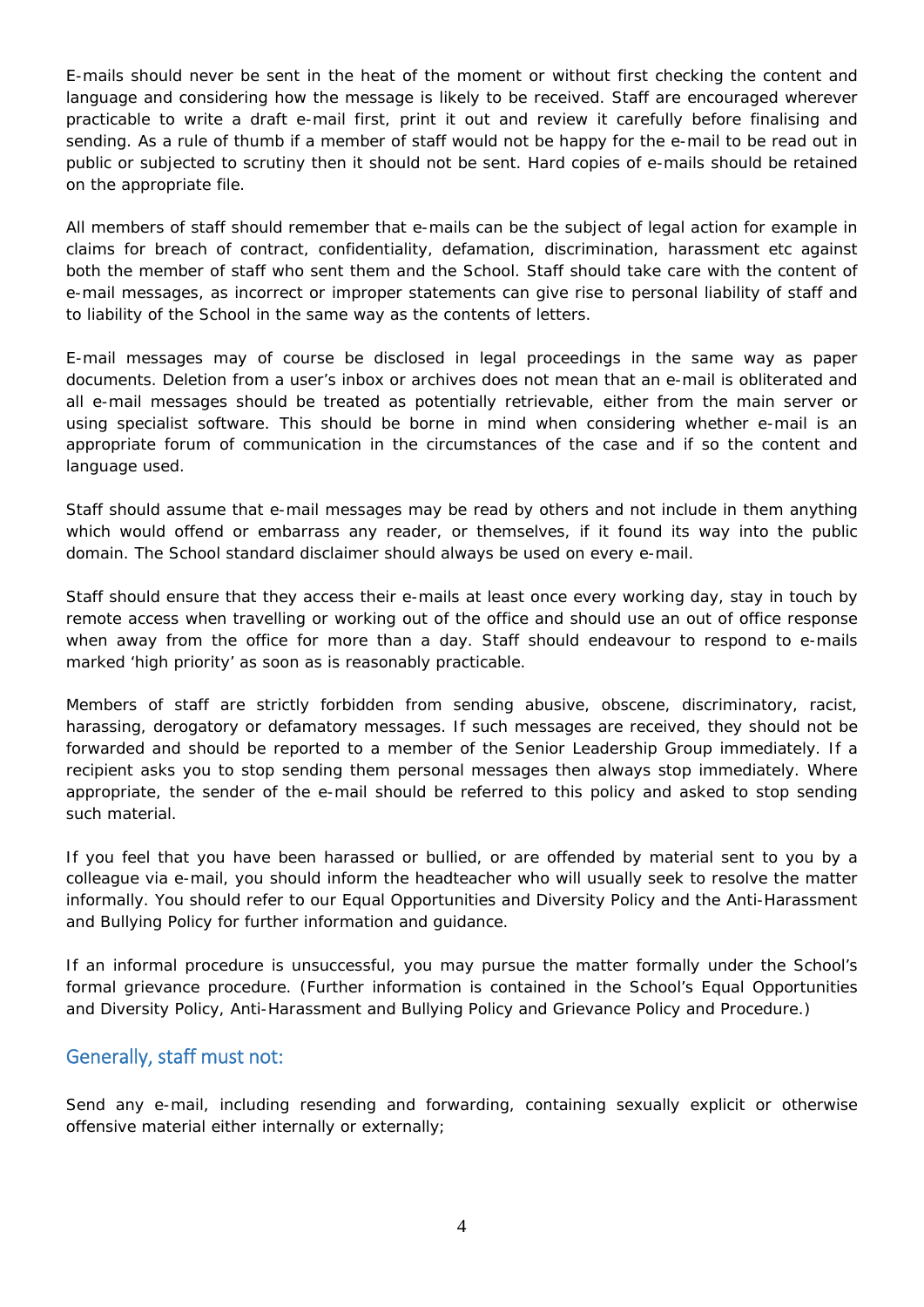- Send any e-mail communication which may be regarded as harassing or insulting. Complaints about the performance or service of other departments or individuals must be made on a face-to-face basis in accordance with normal and courteous practice;
- Send or forward private e-mails at work which they would not want a third party to read;
- Send or forward chain mail, junk mail, cartoons, jokes or gossip either within or outside the School;
- Contribute to system congestion by sending trivial messages or unnecessarily copying or forwarding e-mails to those who do not have a real need to receive them;
- Sell or advertise using the systems or broadcast messages about lost property, sponsorship or charitable appeals.
- Agree to terms, enter into contractual commitments or make representations by e-mail unless the appropriate authority has been obtained. A name typed at the end of an e-mail is a signature in the same way as a name written in ink at the end of a letter;
- Download or e-mail text, music and other content on the internet subject to copyright protection, unless it is clear that the owner of such works allows this;
- Send messages containing any reference to other individuals or any other business that may be construed as libellous;
- Send messages from another worker's computer or under an assumed name unless specifically authorised;
- Send confidential messages via e-mail or the internet, or by other means of external communication which are known not to be secure;

The School recognises that it is not always possible to control incoming mail. Any material which would be considered as inappropriate or unprofessional, sexually explicit or offensive should be deleted at once. Any member of staff who finds that they are receiving such communications from known sources is responsible for contacting that source in order to request that such communication is not repeated.

Staff who receive an e-mail which has been wrongly delivered should return it to the sender of the message. If the e-mail contains confidential information or inappropriate material (as described above) it should not be disclosed or forwarded to another member of staff or used in any way. The headteacher should be informed as soon as reasonably practicable.

## Use of the web and the Internet

When a website is visited, devices such as cookies, tags or web beacons may be employed to enable the site owner to identify and monitor visitors. If the website is an inappropriate one such a marker could be a source of embarrassment to the School, especially if a member of staff has accessed, downloaded, stored or forwarded inappropriate material from the website. Staff may even be committing a criminal offence if, for example, the material is pornographic in nature.

Staff must not therefore, access from the School's system any web page or any files (whether documents, images or other) downloaded from the web which, on the widest meaning of those terms, could be regarded as illegal, offensive, in bad taste or immoral. While content may be legal in the UK it may be in sufficient bad taste to fall within this prohibition.

As a general rule, if any person within the School (whether intending to view the page or not) might be offended by the contents of a page, or if the fact that the School's software has accessed the page or file might be a source of embarrassment if made public, then viewing it will be a breach of this policy.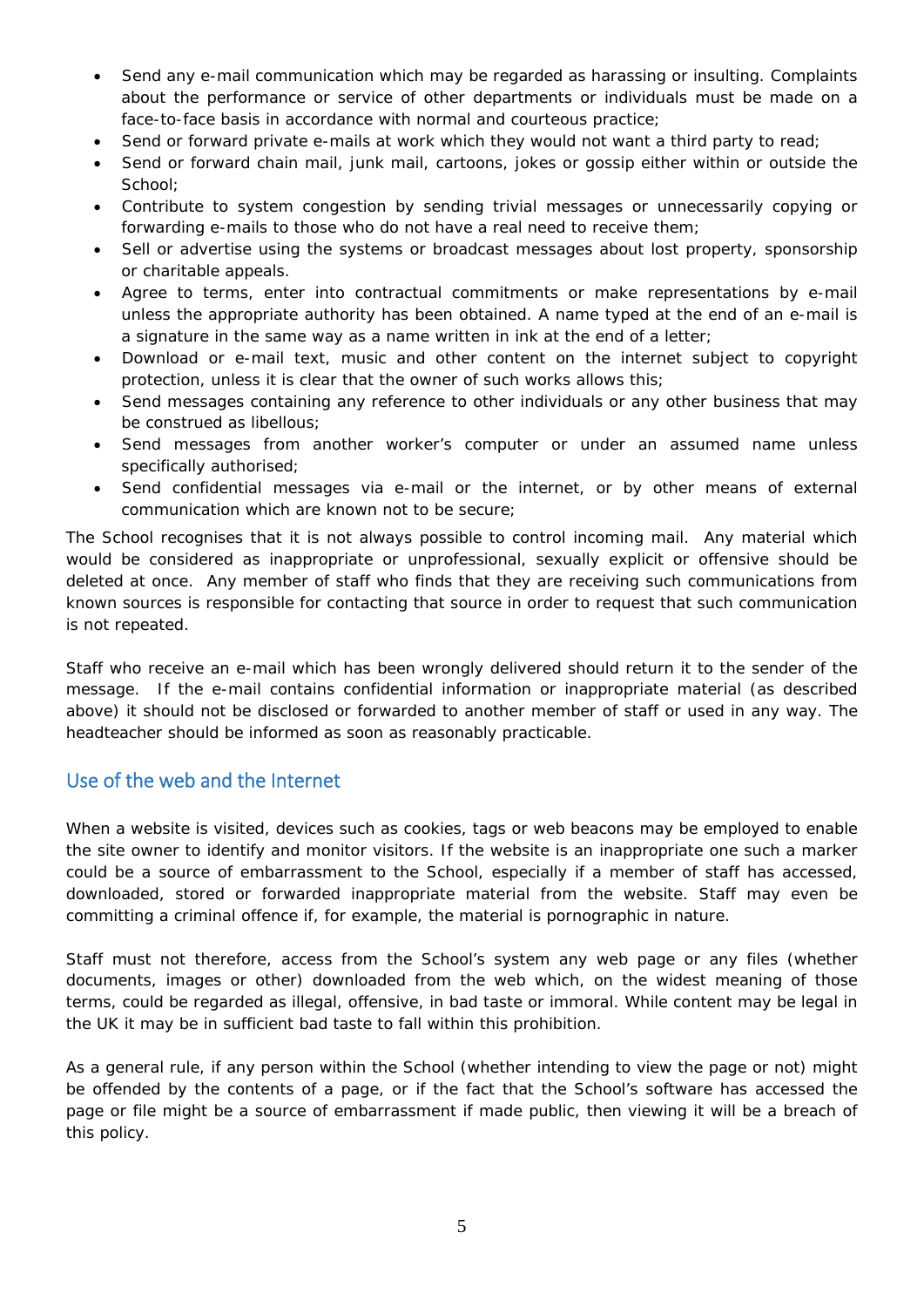Staff should not under any circumstances use School systems to participate in any internet chat room, post messages on any internet message board or set up or log text or information even in their own time.

Remember also that text, music and other content on the internet are copyright works. Staff should not download or e-mail such content to others unless certain that the owner of such works allows this.

The School's website may be found at [www.herrick.leicester.sch.uk](http://www.herrick.leicester.sch.uk/) This website is intended to convey our core values and excellence in the educational sector. All members of staff are encouraged to give feedback concerning the site, and new ideas and inclusions are welcome. All such input should be submitted to the Senior Leadership Group in the first instance. Only expressly authorised and designated members of staff are permitted to make changes to the website.

Staff should refrain from texting and using systems such as WhatsApp for school related matters using personal phones. The school require staff to use alternative systems to make contact with staff (ie: emails).

The School has published relevant information on the 'P' and 'T' drive for the use of all staff. All such information is regarded as confidential to the School and may not be reproduced electronically or otherwise for the purposes of passing it to any individual not directly employed by the School. Any exceptions to this must be authorised the headteacher / IT Manager who will liaise with the Senior Leadership Group as appropriate and necessary.

## Personal use of the School's Systems

Staff are strictly prohibited from personal use of the School's systems

Staff should be aware that any personal use of the systems may also be monitored (see below) and, where breaches of this policy are found, action may be taken under our Disciplinary Policy and Procedure. Any personal use of the School's email facility will be treated as a disciplinary offence resulting in disciplinary action up to and including summary dismissal depending on the seriousness of the offence.

The School reserves the right to restrict or prevent access to certain telephone numbers or internet sites if it considers that [personal use is excessive or otherwise in breach of this policy.

## Inappropriate Use of Equipment and Systems

Occasional personal use is permissible provided it is in full compliance with the School's rules, policies and procedures. All policies can be found on 'P' drive, under School Policies.

Misuse or abuse of our telephone or e-mail system or inappropriate use of the internet in breach of this policy will be dealt with in accordance with the School's Disciplinary Policy and Procedure.

Misuse of the internet may, in certain circumstances, constitute a criminal offence. In particular, misuse of the e-mail system or inappropriate use of the internet by viewing, accessing, transmitting or downloading any of the following material, or using any of the following facilities, will amount to gross misconduct (this list is not exhaustive):

(a) Accessing pornographic material (that is writings, pictures, films, video clips of a sexually explicit or arousing nature), racist or other inappropriate or unlawful materials;